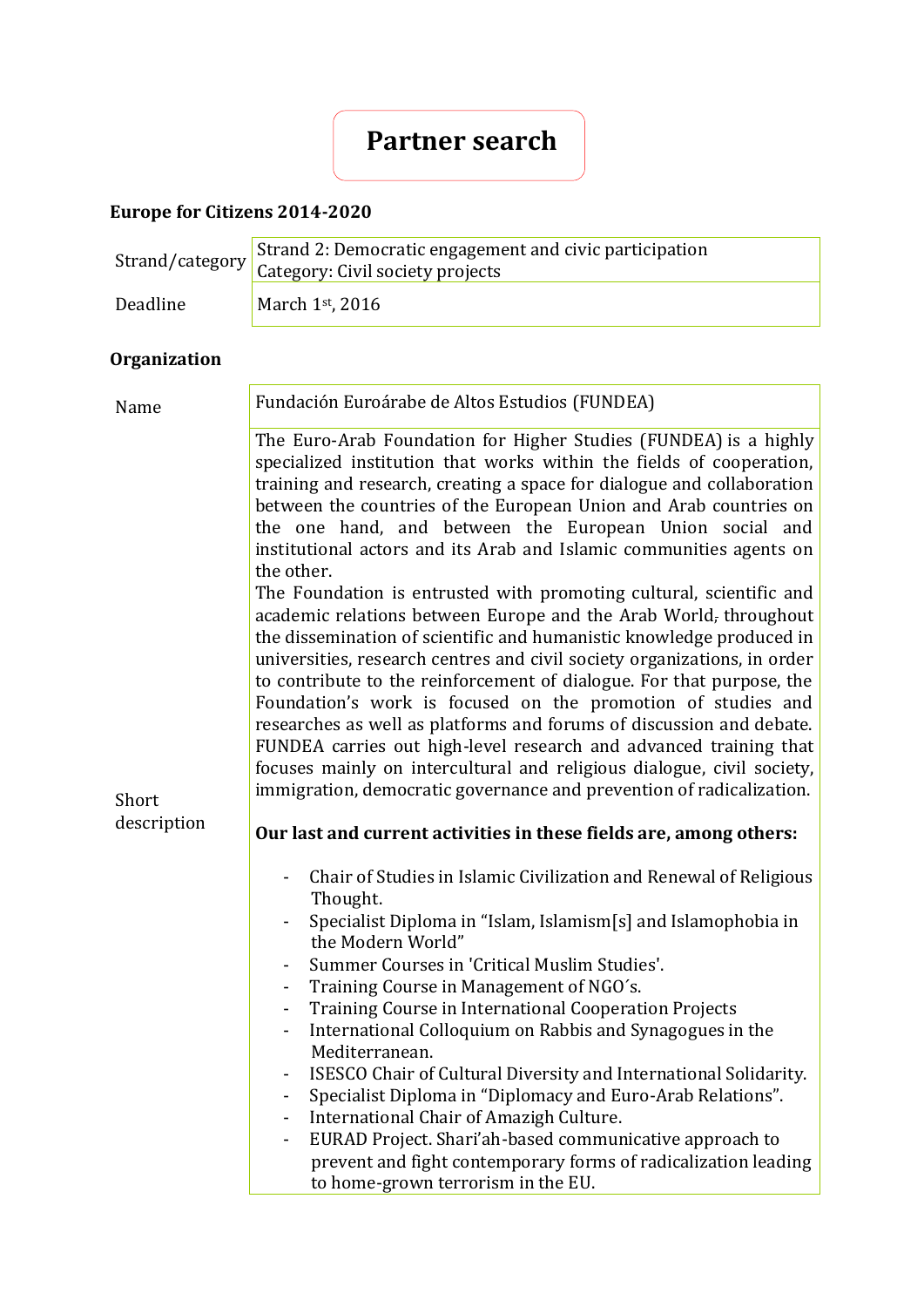|                 | Project 'PRADJIHAD / Preventing Radicalisation of Jihadist<br>Terrorism'                                                                                                                                                                                                                                                                                                                                                                                                                                                                                                                                                                                                                                                                                                                                                                                                                                                                                                                                                                                                                                                                                                                                                                                                                                                                                                                                                                                                                                                                                                                                                                                                                                                                                                                                                                                                                                                                                                             |
|-----------------|--------------------------------------------------------------------------------------------------------------------------------------------------------------------------------------------------------------------------------------------------------------------------------------------------------------------------------------------------------------------------------------------------------------------------------------------------------------------------------------------------------------------------------------------------------------------------------------------------------------------------------------------------------------------------------------------------------------------------------------------------------------------------------------------------------------------------------------------------------------------------------------------------------------------------------------------------------------------------------------------------------------------------------------------------------------------------------------------------------------------------------------------------------------------------------------------------------------------------------------------------------------------------------------------------------------------------------------------------------------------------------------------------------------------------------------------------------------------------------------------------------------------------------------------------------------------------------------------------------------------------------------------------------------------------------------------------------------------------------------------------------------------------------------------------------------------------------------------------------------------------------------------------------------------------------------------------------------------------------------|
| Contact details | Address: C/ San Jerónimo, 27. Granada 18001. Spain<br>E-mail: proyectos2@fundea.org,euromed@fundea.org,<br>euromena@fundea.org<br>Phone: +34 958 206 508<br>Fax: +34 958 206 508<br>Website: www.fundea.org                                                                                                                                                                                                                                                                                                                                                                                                                                                                                                                                                                                                                                                                                                                                                                                                                                                                                                                                                                                                                                                                                                                                                                                                                                                                                                                                                                                                                                                                                                                                                                                                                                                                                                                                                                          |
| Project         |                                                                                                                                                                                                                                                                                                                                                                                                                                                                                                                                                                                                                                                                                                                                                                                                                                                                                                                                                                                                                                                                                                                                                                                                                                                                                                                                                                                                                                                                                                                                                                                                                                                                                                                                                                                                                                                                                                                                                                                      |
| Field(s)        | Civil Society, Media and Digital Literacy, Intercultural Dialogue, European<br>Citizenship, Democracy, Active Citizenship, Gender, Immigrants,<br>Refugees, Xenophobia, Islamophobia.                                                                                                                                                                                                                                                                                                                                                                                                                                                                                                                                                                                                                                                                                                                                                                                                                                                                                                                                                                                                                                                                                                                                                                                                                                                                                                                                                                                                                                                                                                                                                                                                                                                                                                                                                                                                |
| Description     | Our project focuses on media literacy through the use of new technologies<br>and social networks to challenge xenophobia, islamophobia and racist<br>stereotypes promoting cross-cultural values and mutual understanding<br>between European and third countries' young citizens. The project will be<br>carried out in three steps:<br>The first step will provide participants with training in intercultural<br>topics, media and digital literacy that aim to empower them as<br>critical and active citizens. As such, these youths will be able to<br>denounce political discourses<br>that exacerbate<br>and<br>detect<br>discrimination based on race, religious, and national origin and are<br>commonly used against immigrants, refugees, and minorities.<br>The second step will consist on the production of audiovisual<br>material through which participants will be able to express their<br>and experiences on racism and xenophobia<br>and<br>ideas<br>will emphasize on cultural, religious and linguistic diversity as one<br>of the main assets of European citizenship. Through their<br>production, these young citizens will create counter narratives that<br>will valorise refugees as an added value to European identity.<br>The third step will gather together participants in a meeting in<br>which the material produced will be exhibited and discussed by its<br>creators. The meeting also aims to foster social networks that will<br>keep these young citizens in contact in order to guarantee<br>continuity and sustainability of the project impact upon conclusion.<br>We are currently planning to submit a project on this topic as<br>coordinators; however, we are also considering looking for a leader with a<br>project already formulated and offer our collaboration.<br>The Euro-Arab Foundation can provide high-level expertise, training and<br>education in all aspects related to social, cultural, economic and political |